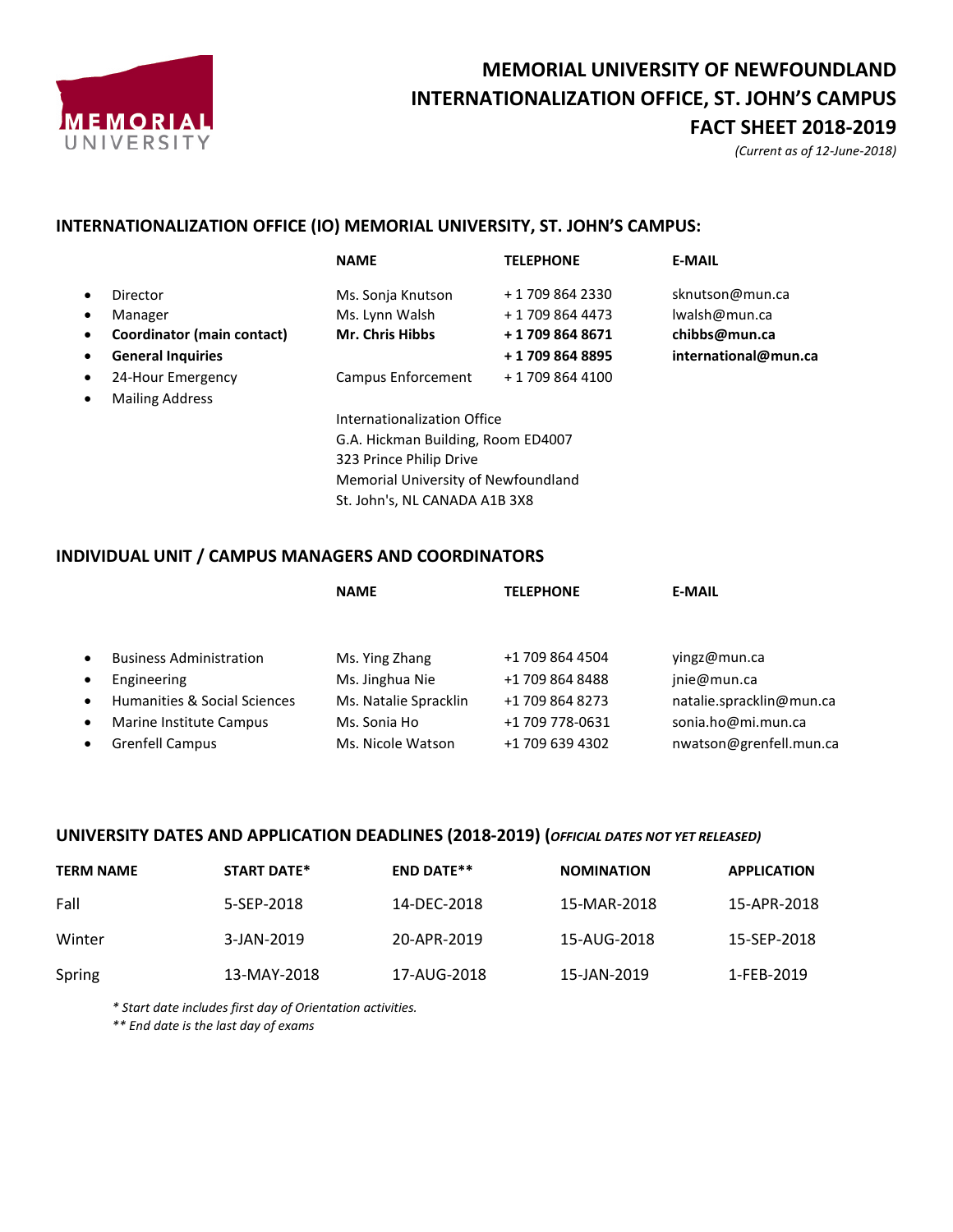## **APPLICATION PROCESS (2017-2018)**

- 1. Send list of nominated students to the appropriate on-campus coordinator:
	- A. All programs St. John's Campus (except Business): Mr. Chris Hibbs
	- B. Business: Ms. Ying Zhang (Faculty of Business-specific agreements only)
	- C. Marine Institute Campus: Ms. Sonia Ho
	- D. Grenfell Campus: Ms. Nicole Watson
- 2. The coordinator will provide you with an exchange code for our online application process as well as supplemental documentation necessary.
- 3. Additional documentation can be emailed directly to the appropriate coordinator at Memorial. Additional documents include:
	- a. Letter of nomination from home institution
	- b. Official Transcript (English translation)
	- c. Course Selection Form
	- d. Verification of English proficiency or letter of English proficiency full details can be found here: <http://www.mun.ca/regoff/calendar/sectionNo=REGS-0279>
- 4. MUN Mentors application (optional) St. John's Campus
	- a. At Memorial, we have a program designed to help ease the transition process for new international students by pairing them up with current Memorial students. Exchange students can apply here <http://www.mun.ca/international/programming/mun-mentors-program.php>

## **QUOTAS**

 The total number of nominees to both campuses will usually not exceed 6 (six) exchange placements per year, with not more than 4 exchange placements at any one campus (unless otherwise specified in the agreement).

### **COURSES AND REGISTRATION**

- Home institution coordinators and students will select, sign, and submit preferred courses on the Course Selection Form
- Any changes made after submission of the form must be authorized by the home institution prior to registration
- Registration usually takes place about 4-6 weeks prior to the start of the semester
- Complete course descriptions can be found in our university calendar under the appropriate faculty or school: <http://www.mun.ca/regoff/calendar/>
- Credit Value Equivalency (approximate): 1 credit hour (MUN) = 2 ECTS (Europe); 1 course (MUN) = 3 credit hours = 6 ECTS
- Students are encouraged to take between 3 and 4 courses per semester (maximum of 5 per semester).

| <b>Open Faculties</b>                     | <b>Classes of Cultural / Local Relevance</b>                   |
|-------------------------------------------|----------------------------------------------------------------|
| Faculty of Humanities and Social Sciences | Folklore 1000 - Introduction to Folklore                       |
| Faculty of Education                      | Folklore 2300 Newfoundland & Labrador Folklore                 |
| <b>Faculty of Science</b>                 | Folklore 2230 - Newfoundland Society and Culture               |
| Faculty of Engineering & Applied Science  | Political Science 1010 Issues in Canadian Politics             |
|                                           | Political Science 2800 Intro to Canadian Politics & Government |
|                                           | Political Science 3280 Canadian Foreign Policy                 |
| Limited Enrollment (Special Permission)   | Political Science 3883 - Newfoundland and Labrador Governance  |
| <b>Faculty of Business Administration</b> | and Politics                                                   |
| School of Pharmacy                        | English 2150 Modern Canadian Fiction                           |
| <b>School of Nursing</b>                  | English 2151 New Canadian Fiction                              |
| <b>School of Graduate Studies</b>         | English 3155 Newfoundland Literature                           |
| School of Human Kinetics and Recreation   | Sociology 2240 - Canadian Society & Culture                    |
|                                           | Linguistics 2210 - Language of Newfoundland and Labrador and   |
|                                           | Introduction to Linguistic Variance                            |
|                                           | History 3120 - Modern Newfoundland since 1815 (Fall Semester)  |